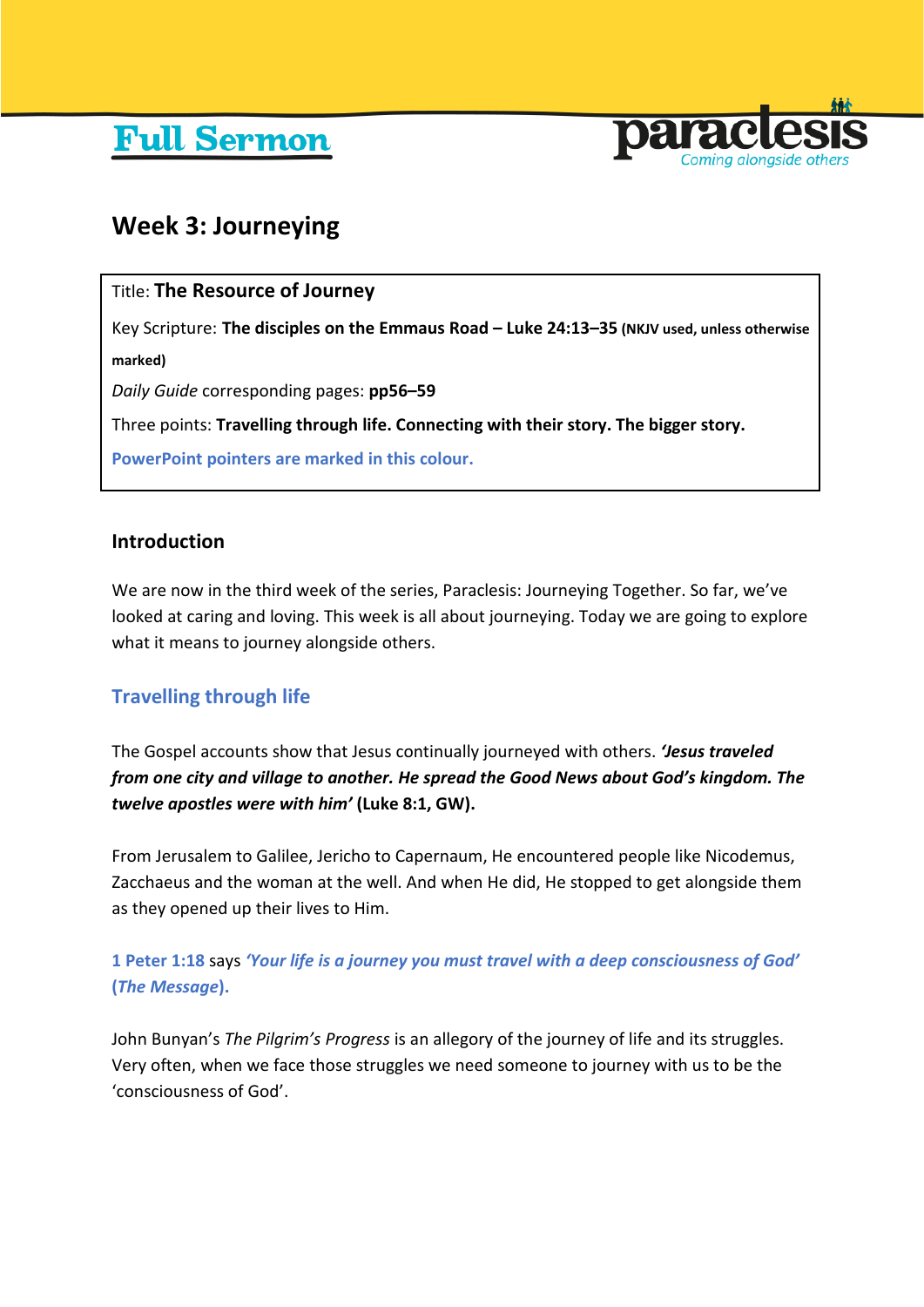#### **The challenge of the journey [Fill in** *Daily Guide***]**

Life has ups and downs. Job put it like this: *'man is born to trouble as surely as sparks fly upwards'* **(Job 5:7, NIV)**.

That is a fact of life, but **Hosea 2:15** says *'I will give … the Valley of [trouble] as a door of hope'*. God can use us to be that 'door of hope' to others. Just joining someone's journey gives them hope. It tells them that they're not alone – that someone is willing to journey alongside them.

**Psalm 23** is a 'journey' psalm. The psalmist, David, was facing hardship yet he knew he was not alone: '*Yea, though I walk through the valley of the shadow of death … You* **are** *with me'* **(v4).** God was guiding, directing, supporting and journeying with him. The psalm itself begins with *'The Lord* **is** *my shepherd'* **(v1)**.

#### **The gift of the journey [Fill in** *Daily Guide***]**

Our key verse for this series **(2 Cor. 1:4,** *The Message***)** says that God comes alongside us in our hard times. And when He does, He gives us something, deposits something in us, for us to use in coming alongside someone else on their journey.

Your journey, 'valley' or 'hard time' has significance for someone else's life. In church, we tend to have a lot of teaching on gifts: the gifts of the Spirit, personal gifts, spiritual gifts, natural gifts, temperaments etc. But there's a neglected, overlooked gift in the church, a gift we bring to church each week and take home again, week in, week out.

It is the gift of our 'resource of journey'. Our life experiences – the events and circumstances we have faced and overcome (eg divorce, bereavement, job loss, illness) – can become a resource if we them it to come alongside someone facing a similar event or circumstance. Then they become a gift that God has given us to give to others.

In a church like this, of about [number] people of an average age of [number] years, we have [number x number] years of journey experience in our midst. If we allowed God to release that gift to each other and beyond the walls of this church into the community, what an impact we could make!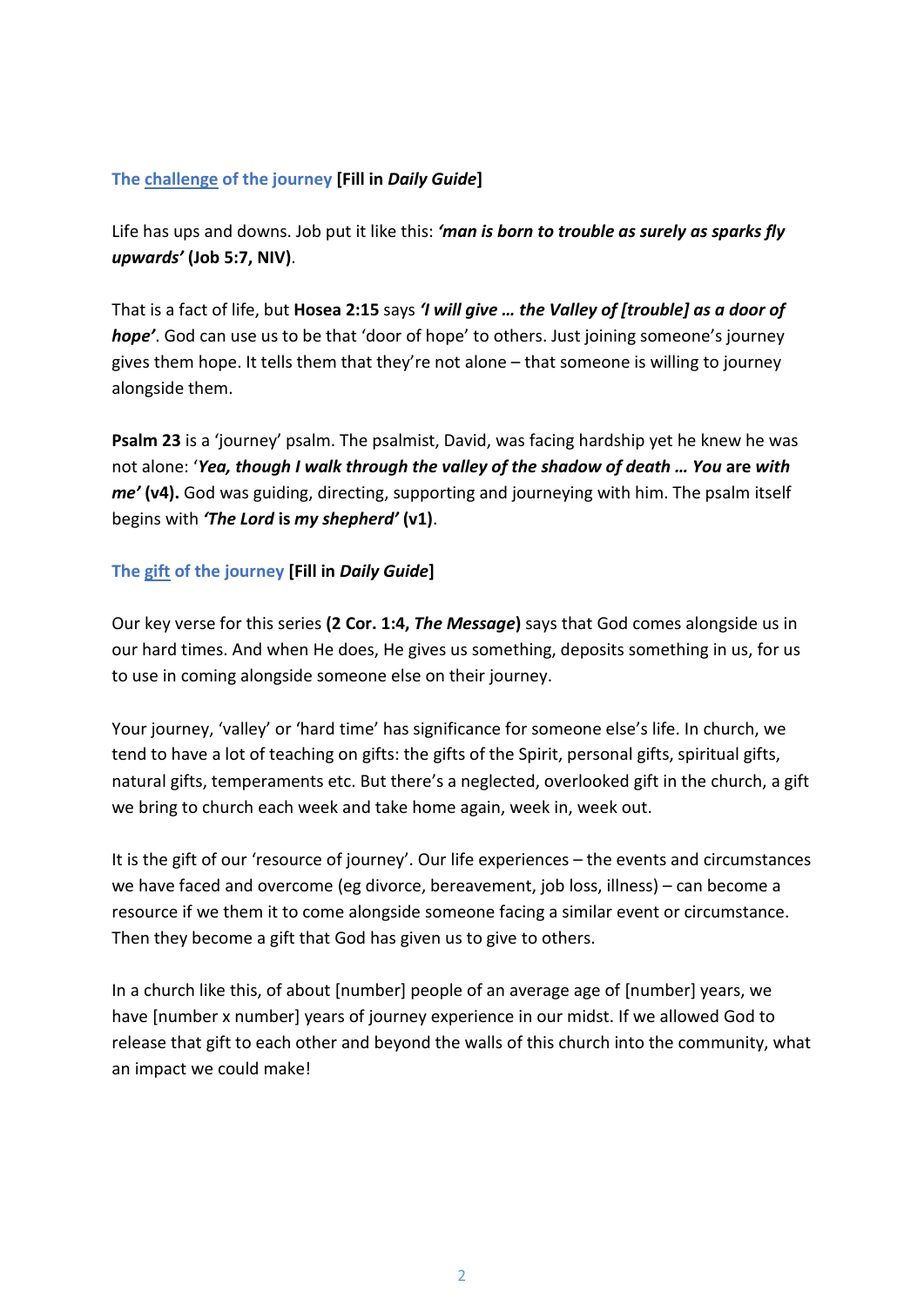#### **The process of the journey [Fill in** *Daily Guide***]**

Many of us have heard that famous line from *Forrest Gump*: **'My momma always said, "Life was like a box of chocolates. You never know what you're gonna get."'[1](#page-8-0)** And isn't it true?

In the Greek, the *'hard times'* used in **2 Corinthians 1:3–5** means pressing, squeezing or pressure. It refers to life's struggles. Jesus refers to it in **John 16:21** when He talks to a woman in childbirth. This illustration is used to show us that out of struggle comes new life.

From hard times come life, purpose, vitality and healing for others.

## *'Gently encourage the stragglers, and reach out for the exhausted, pulling them to their feet. Be patient with each person, attentive to individual needs'* **(1 Thess. 5:14,** *The Message***).**

Back to our word 'paraclesis'. Another word in Scripture for paraclesis is a fascinating word: **consolation**. The first time paraclesis is mentioned in the New Testament, it is actually about 'consolation'.

It appears in **Luke 2:25** when Mary and Joseph, according to the law, present Jesus in the Temple. A man called Simeon was there and the scripture says he was *'waiting for the Consolation* **[paraklesis]** *of Israel'*.

Paul also said, *'our consolation [***paraklesis***] … abounds through Christ'* **(2 Cor. 1:5)**. Jesus is Emmanuel, God with us – the One who comes alongside.

## **CONSOLATION: Bringing calm and peace, easing and soothing hurt; finding rest and giving hope.**

The opposite of consolation is **disconsolation**. It is an old-fashioned word for being depressed. It has to do with loss, grief, sorrow, disappointment, failure and hopelessness. We console the sad, bereaved, the heartbroken, the distressed, the dejected, the disconsolate, the disillusioned and the downcast.

In **Luke 24:13–35,** Jesus joins the journey of two dejected, disconsolate, disillusioned and downcast disciples. Let's pick up the Emmaus Road story and see how the divine Consoler journeys with them.

It is the model or pattern for journeying, Jesus style.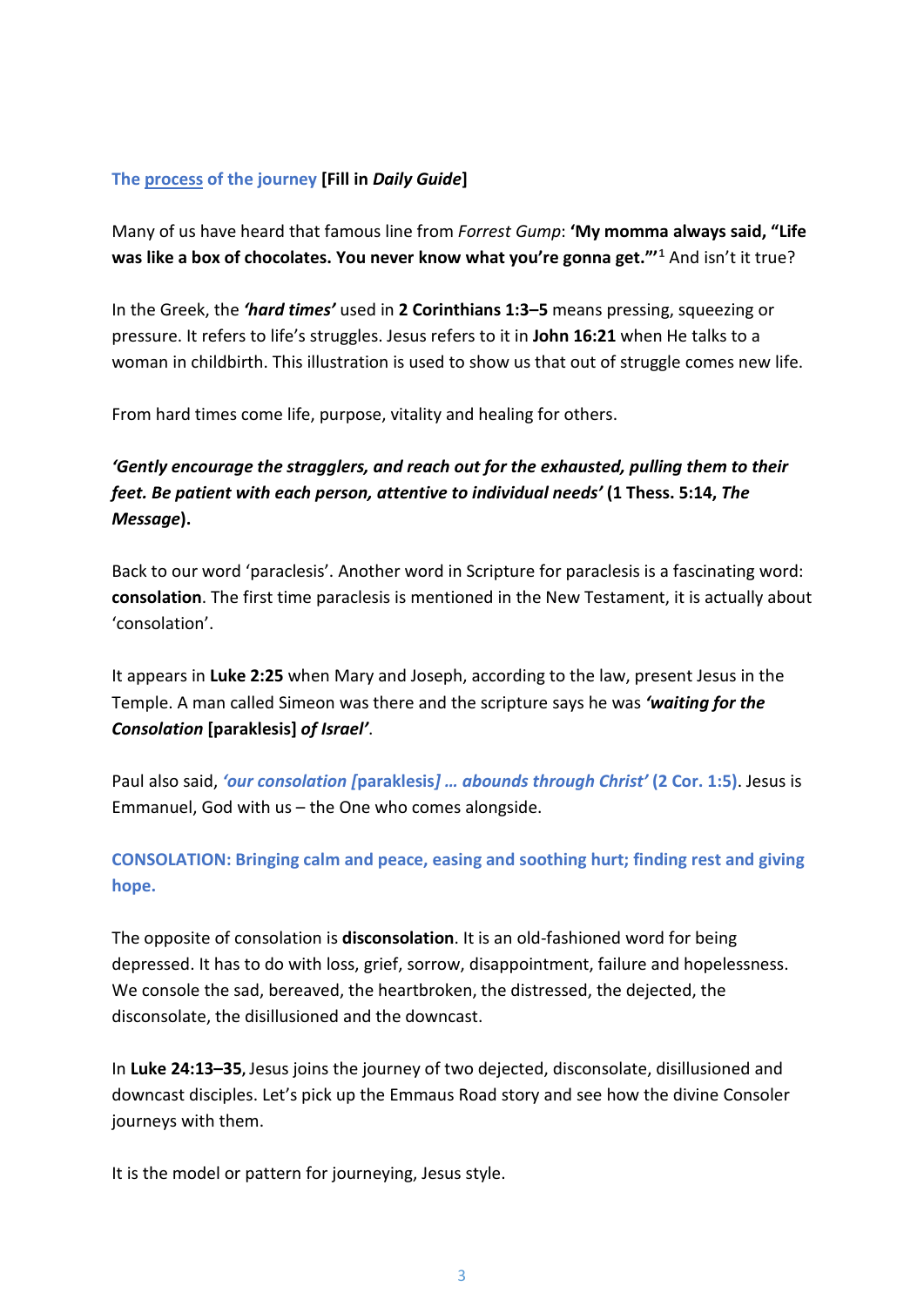## *'Now that same day two of them were going to a village called Emmaus, about seven miles from Jerusalem'* **(Luke 24:13, NIV).**

Notice it says 'the same day'. What day is that? It's resurrection day. Jesus, raised to new life the very day these dejected and disillusioned guys were heading back home. It's hugely significant because the first ministry act of Jesus as risen Lord is to come alongside and bring consolation to two disconsolate disciples. Do you think He might be telling us that journeying has a significant role to play in the new kingdom?

So what did Jesus do along this specific journey?

## **Connecting with their story**

They were telling their story and also their back story. (When you get alongside people, you are in the moment, but there's always a back story.)

## **The disciples talk about a living memory and present reality [Fill in** *Daily Guide***]** *'they talked together of all these things which had happened … they conversed and reasoned'* **(Luke 24:14–15).**

They'd been longing and hoping for years that, after centuries of oppression, this man Jesus would be the Saviour and Deliverer of Israel. This was their dream, their hope. But now that memory of the centuries past was linked to a current experience. They had just seen that hope and dream die on a cross and be buried in a tomb.

They were speaking the language of despair, trying to make sense of it. They were in confusion. When we are confused and struggling, we tend to play things over and over again in our minds. Psychologists call it our inner monologue: self-talk. When something happens, a past memory is linked to the current circumstance and present reality. Journeying allows someone to talk out their inner monologue. It's the beginning of consolation.

## **Jesus connects and commits [Fill in** *Daily Guide***]** *'Jesus himself drew near'* **(Luke 24:15).**

Jesus approaches and joins them, becoming part of their journey. He was in for the long haul. This wasn't a ten-yard dash, it was a seven-mile walk, maybe taking three to four hours. He gently catches up to them from behind, falling into step. He doesn't ambush them.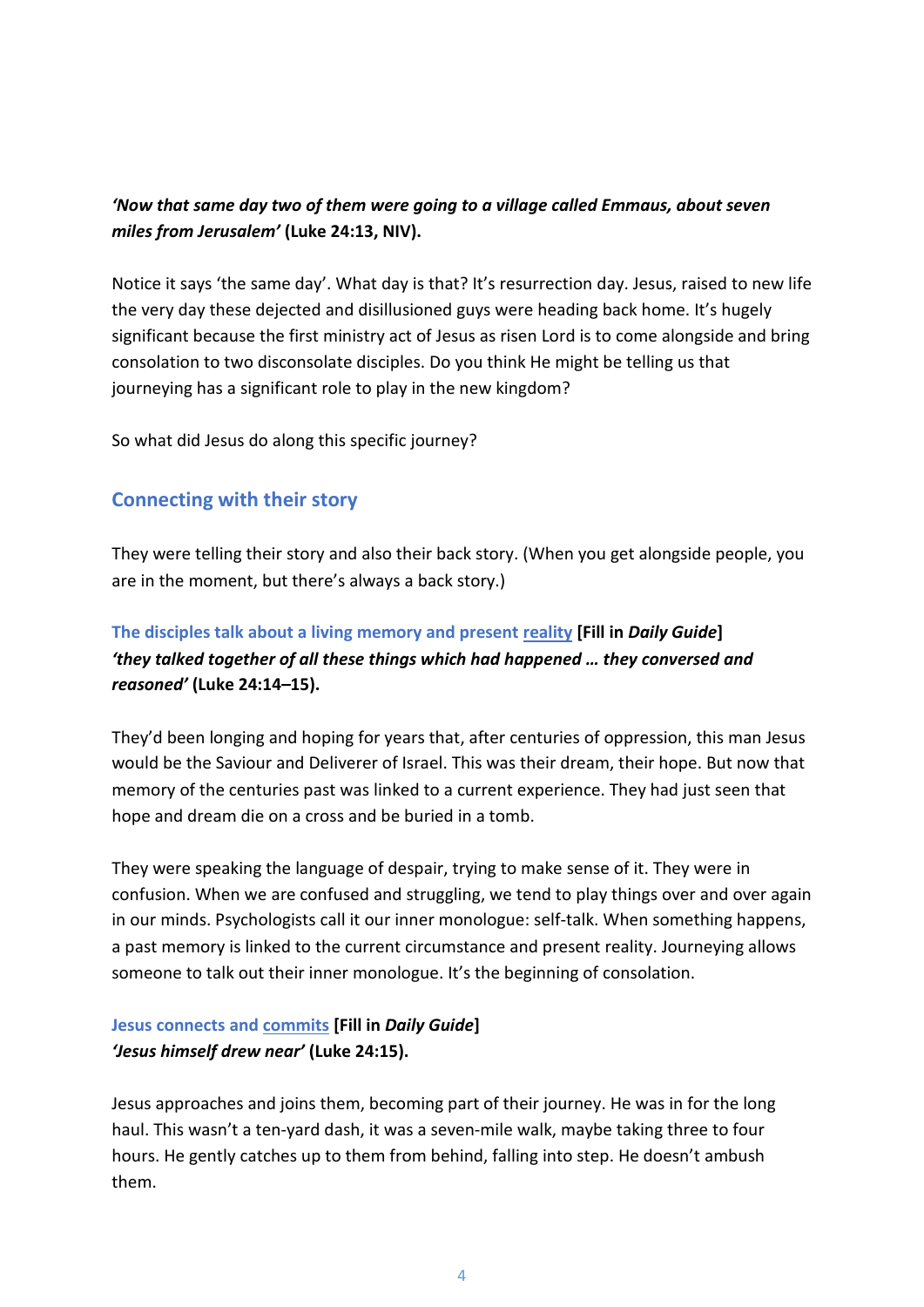You can learn a lot by how people enter, participate in and exit a conversation. A selfcentred person barges in, hijacks, dominates, sabotages and controls the conversation. They want to tell you all about themselves. Journeying alongside starts by just showing up and 'being there' – not wanting to talk about ourselves, not wanting to take over. Our presence alone is 50% of the care that God wants us to bring to someone else's journey.

#### **Jesus builds rapport [Fill in** *Daily Guide***]**

## *'Jesus … went with them. But their eyes were restrained, so that they did not know Him'* **(Luke 24:15–16).**

They were deep in conversation. Jesus patiently walked beside them. He didn't jump in front and say, 'Hey fellas, I'm risen from the dead, here I am!'

He could have done, but He did something else instead. He built rapport with His quiet, calm, soothing presence. Consolation is the first step of journeying: being there, journeying alongside and bringing and being the peace of God.

#### **Listening to their story, Jesus:**

#### **Uses a door opener [Fill in** *Daily Guide***]**

*'He said to them, "What kind of conversation* **is** *this that you have with one another as you walk and are sad?"'* **(Luke 24:17).**

Jesus then asks this open-ended question. Another way of putting it is, 'Help me understand what you're talking about.'

He then asks them *'What things?'* **(Luke 24:19)**. He knows exactly what has happened. This is Jesus on resurrection afternoon. He has been the main subject and focus, yet says to them, 'What things?' Do you think He asks because He doesn't know? No, He knows fully but He wants to give them the opportunity to talk it out.

### **Expresses empathy [Fill in** *Daily Guide***]** *'as you walk and are sad?'* **(Luke 24:17).**

Jesus is listening to the conversation. He's said nothing but He's hearing something deeper than the words He is listening to.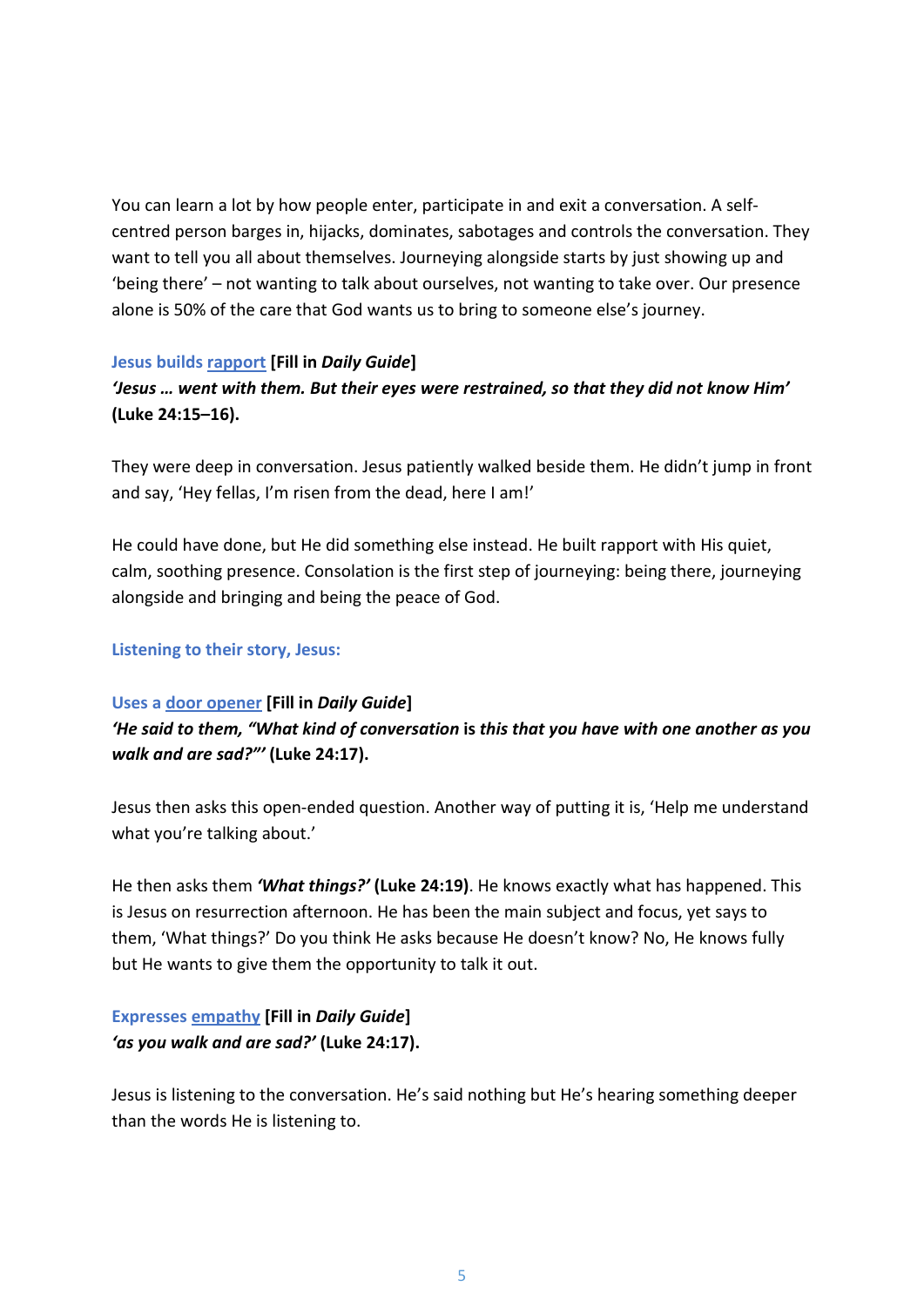He reads their body language, looks at their faces, the way they're walking, the way their shoulders were slumped. He reads the signals they are sending out. He demonstrates emotional intelligence. And then He identifies what they are feeling and reflects it to them.

When you come alongside others, be careful, warm, genuine and attentive. Like Jesus, do not be intrusive but allow others time to express their pain. If needed, use a 'door opener' to help them express more.

#### **Lets them tell their story [Fill in** *Daily Guide***]** *'He said to them, "What things?" So they said to Him …'* **(Luke 24:19).**

They're probably halfway through the journey by now. When you journey with someone it takes time to let them tell their story and unburden their heart. The disciples clearly want this 'stranger' to know and understand their broken world. And Jesus doesn't cut them short but continues to listen to their story. He has the answer, or rather, *is* the answer, but He wants them to discover it. He could have imposed it on them as soon as He met them but Jesus understands the importance of the *process* of the journey.

## **The bigger story**

Jesus has walked with them, listened to them and now He talks with them about the 'bigger story'. **Jesus is carefronting.**

**CAREFRONTING: Shows care and concern for the individual, not just challenging the issue. It is not so much trying to change the person but trying to help them see themselves and their circumstances more accurately.**

**By carefronting, Jesus**:

#### **1. Earned the right to speak [Fill in** *Daily Guide***]**

Having taken time to understand, feel their pain and show respect, Jesus earns the right to speak. They were now willing to listen to what He has to say. We cannot speak effectively unless we understand how people feel. When we feel understood, we will listen.

#### **2. Helped them face reality [Fill in** *Daily Guide***]**

When Jesus says, *'O foolish ones, and slow of heart'* **(Luke 24:25)**, that does not mean, 'you stupid idiots'! The Greek word for 'foolish' here means **a lack of understanding**. They were failing to understand something. The J. B. Phillips translation puts it: *'Aren't you failing to understand, and slow to believe'*. Jesus wants them to understand the reality of their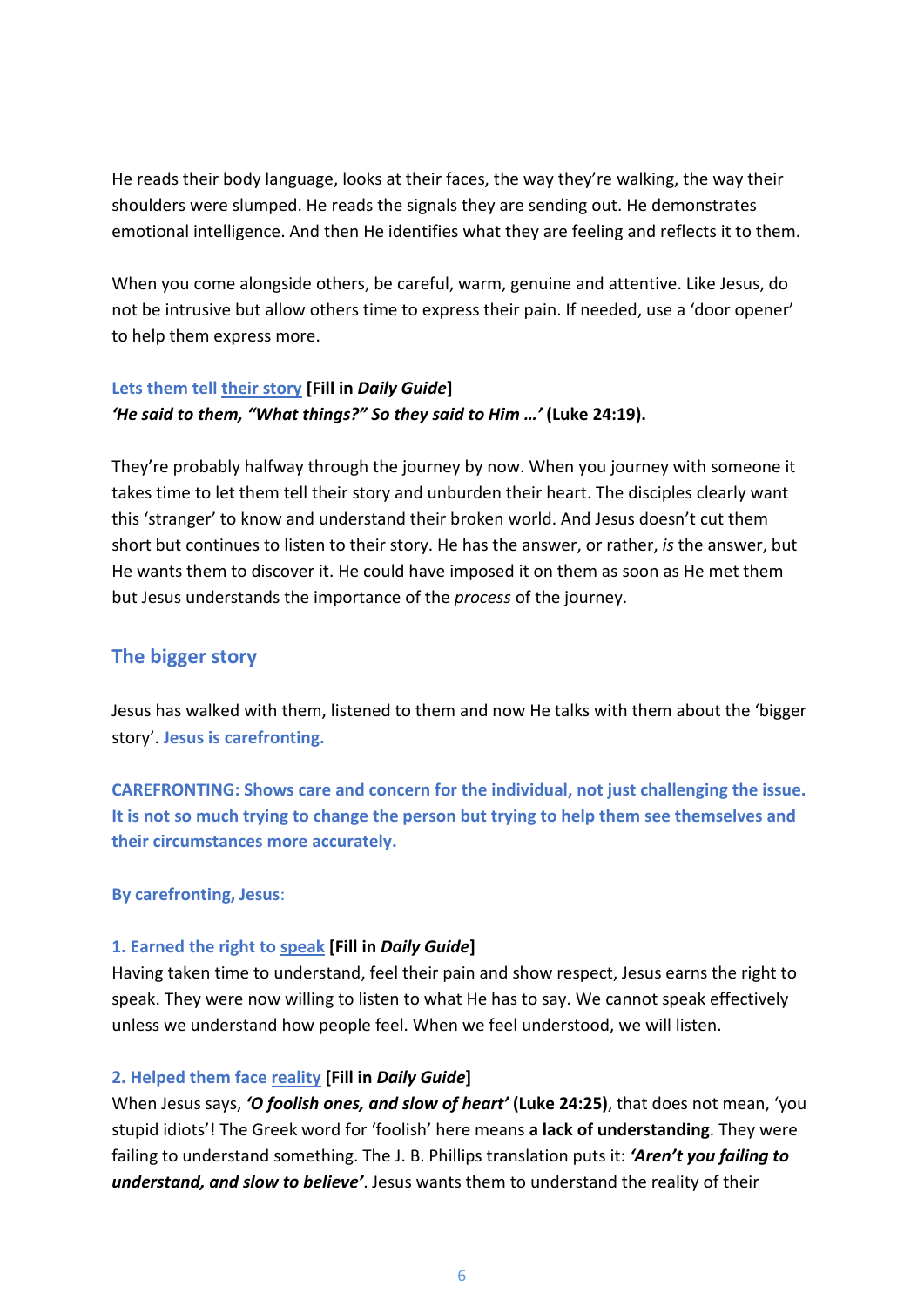circumstances. His starting point was to use something familiar to them: '*all the prophets have spoken'*.

**3. Focused on perspective and hope [Fill in** *Daily Guide***]** The disciples had a twofold problem:

A **head problem** (loss of perspective) A **heart problem** (a lack of belief and loss of hope)

Hope directly relates to perspective. Knowing they are familiar with the prophets, Jesus takes their inner monologue, their subjective reality, and relates it to objective truth. If you've walked with God and God has brought grace and truth to you in your struggle, then you have found perspective and hope.

#### **To help the disciples see the 'bigger story', Jesus:**

• **Brings grace and truth**

## *'beginning with Moses and all the Prophets, he explained to them what was said in all the Scriptures concerning himself'* **(Luke 24:27, NIV).**

Jesus has been gracious, letting grace flow towards the disciples. Now He brings truth. It is said of Jesus, *'we beheld His glory … full of grace and truth'* **(John 1:14)**. Grace precedes truth. When we take the time to let the grace flow by walking and journeying, then truth flows from it. Here in the story, Jesus was not giving an Old Testament history lesson. By talking about His reality, His circumstances and His suffering, He was linking their story to His story: Gods story. That's what our key verse says: *'He comes alongside … he brings us alongside someone else … so that we can be there for that person [with grace and truth] just as God was there for us [with grace and truth]'* **(2 Cor. 1:4,** *The Message***)**. Grace and truth bring perspective and hope, and hope is at heart of journeying.

#### • **Ministers to their need**

*'they drew near to the village where they were going, and He indicated that He would have gone farther. But they constrained Him, saying, "Abide with us, for it is toward evening, and the day is far spent." And He went in to stay with them … He sat at the table with them … He took bread, blessed and broke* **it***, and gave it to them'* **(Luke 24:28–30).**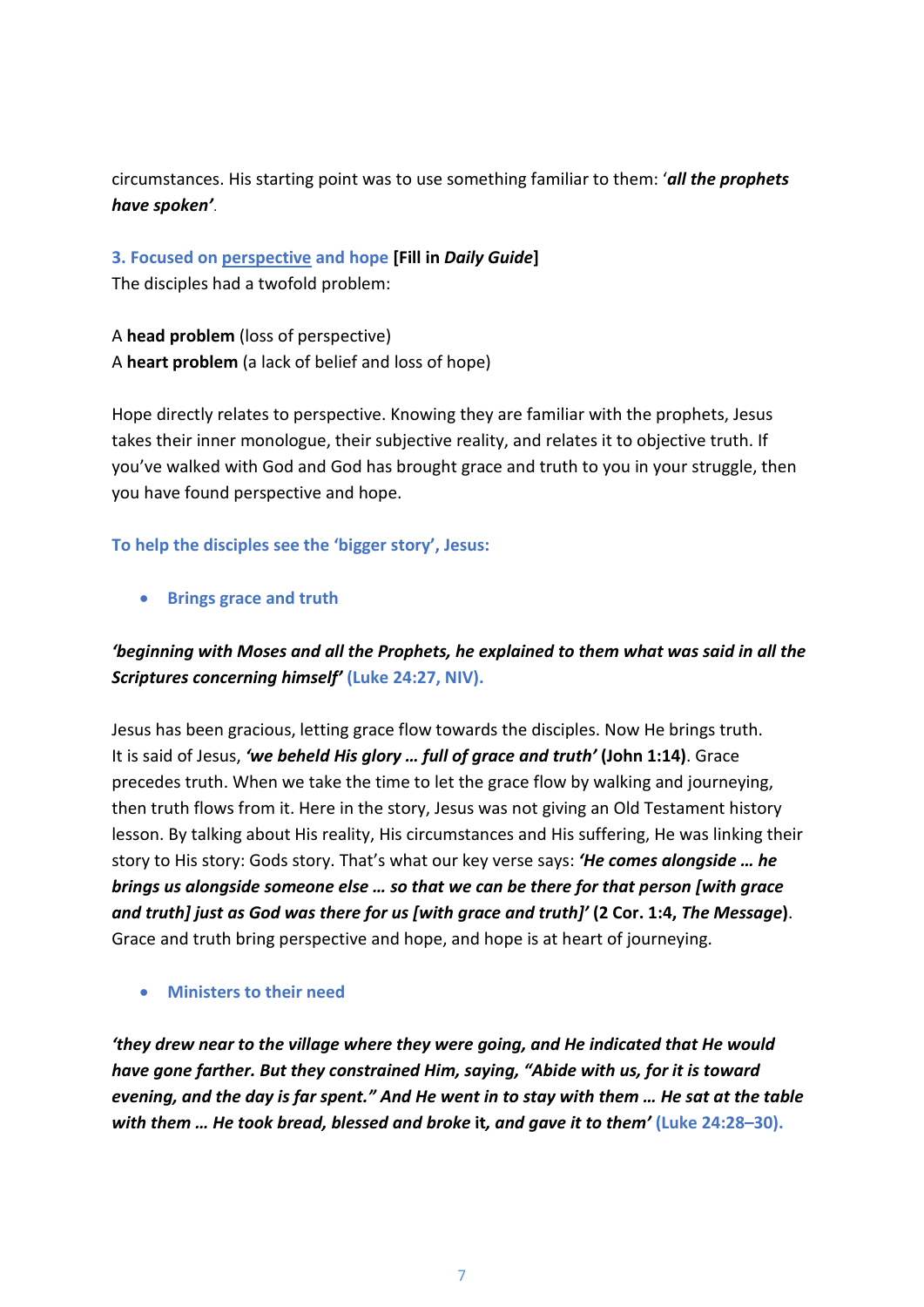Seven miles on, they've journeyed with Jesus and, despite the long amount time already spent together, they're not ready to part when Jesus indicates that He's moving on. They '*constrained Him' –* this is a strong word in Greek, much like grabbing or restraining a prisoner. They are desperate for Him to **'***Abide with' them –* to live, to remain. Something was really happening here. They invite Him in and He goes in at their urgent request. In journeying, He had become a caring friend, a supportive companion, gaining their confidence and trust. The risen Christ of grace and truth has been pouring Himself into their lives. Now they are so connected with this 'stranger', they want to hang out with Him. Now they're not journeying, they're sitting, communing, sharing grace and truth.

#### • **Brings enlightenment**

## *'Then their eyes were opened and they knew Him; and He vanished from their sight'* **(Luke 24:31).**

Jesus takes bread and breaks it, then suddenly He's gone, mission accomplished. Realisation dawns in the disciples' spirits; scales fall from their eyes as Jesus vanishes from sight. This is a moment of enlightenment, an 'aha' moment, an epiphany. His presence is made known to them and their eyes are opened. They saw the light – Jesus is just who we need in times of struggle.

They looked at each other and *'said to one another, "Did not our heart burn within us while He talked with us on the road, and while He opened the Scriptures to us?"'* **(Luke 24:32)**.

They both reflected back to their journey but they didn't compare notes, they compared hearts. They had received a visitation of divine light and divine heart. They didn't just see something, they *felt* something. Hope was restored and disconsolation faded. They felt their hearts burn.

#### • **Re-energises them**

*'So they rose up that very hour and returned to Jerusalem, and found the eleven and those who were with them gathered together, saying, "The Lord is risen indeed …!" And they told about the things that had happened on the road, and how He was known to them in the breaking of bread'* **(Luke 24:33–35).**

As enlightenment dawns in their spirit they suddenly realise that there are other people to journey with, more disconsolate people back in Jerusalem, where they were seven miles